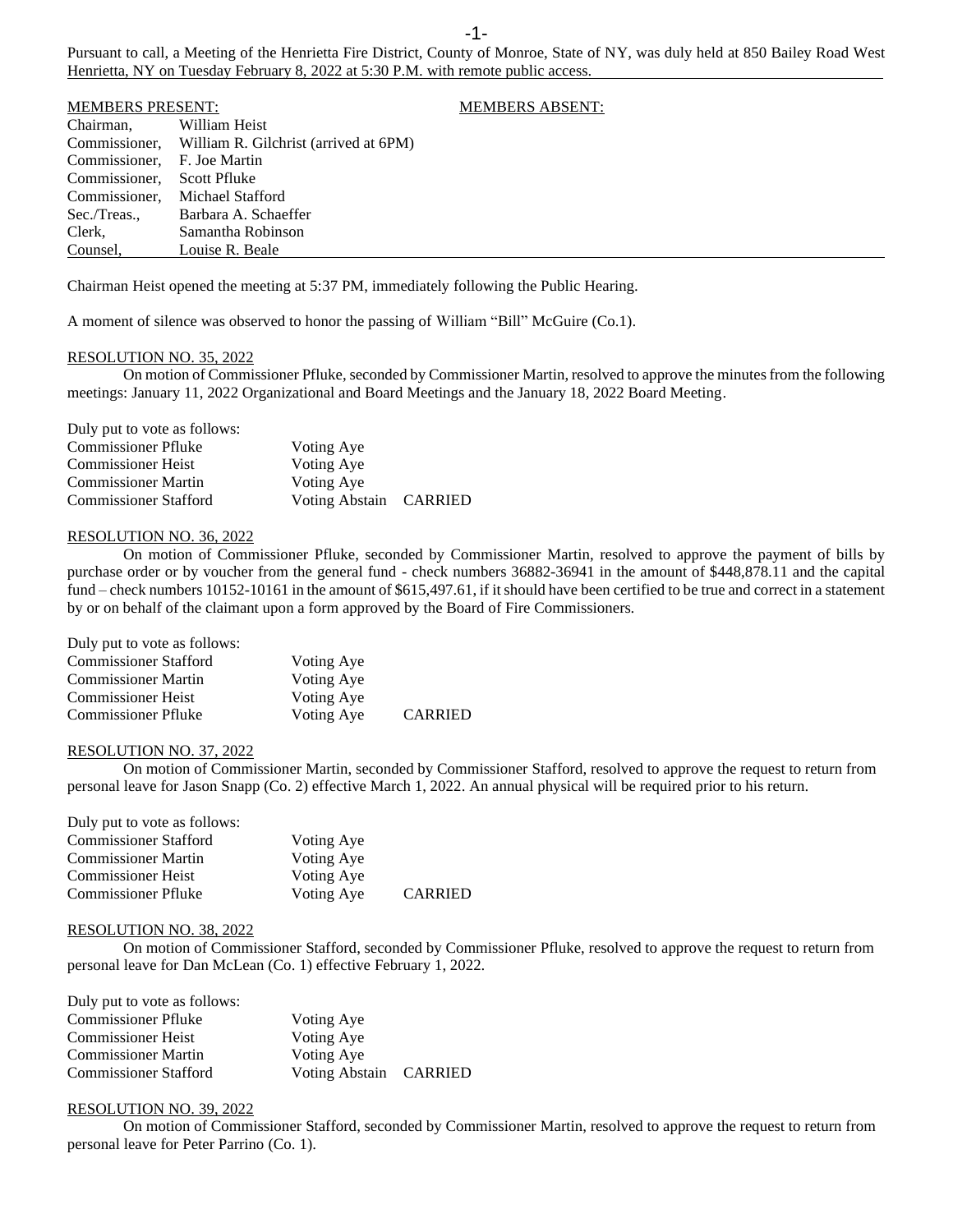| Duly put to vote as follows: |            |                |
|------------------------------|------------|----------------|
| <b>Commissioner Stafford</b> | Voting Aye |                |
| <b>Commissioner Martin</b>   | Voting Aye |                |
| <b>Commissioner Heist</b>    | Voting Aye |                |
| <b>Commissioner Pfluke</b>   | Voting Aye | <b>CARRIED</b> |

### RESOLUTION NO. 40, 2022

On motion of Commissioner Stafford, seconded by Commissioner Martin, resolved to accept the resignation of active recruit Joseph LaRocca (Co. 1) effective January 31, 2022.

| Duly put to vote as follows: |            |                |
|------------------------------|------------|----------------|
| <b>Commissioner Stafford</b> | Voting Aye |                |
| <b>Commissioner Martin</b>   | Voting Aye |                |
| <b>Commissioner Heist</b>    | Voting Aye |                |
| <b>Commissioner Pfluke</b>   | Voting Aye | <b>CARRIED</b> |

### RESOLUTION NO. 41, 2022

On motion of Commissioner Martin, seconded by Commissioner Stafford, resolved to authorize the personal leave of absence for Vanessa Sinclair (Co. 1), effective 1/18/2022, with the estimated date of return 4/18/2022.

| Duly put to vote as follows: |            |                |
|------------------------------|------------|----------------|
| <b>Commissioner Pfluke</b>   | Voting Aye |                |
| <b>Commissioner Heist</b>    | Voting Aye |                |
| <b>Commissioner Martin</b>   | Voting Aye |                |
| <b>Commissioner Stafford</b> | Voting Aye | <b>CARRIED</b> |

### RESOLUTION NO. 42, 2022

On motion of Commissioner Martin, seconded by Commissioner Pfluke, resolved to authorize the personal leave of absence for Stephanie Blackwell (Co. 1), effective 1/24/2022, with the estimated date of return 4/24/2022.

| Duly put to vote as follows: |            |     |
|------------------------------|------------|-----|
| <b>Commissioner Stafford</b> | Voting Aye |     |
| <b>Commissioner Martin</b>   | Voting Aye |     |
| <b>Commissioner Heist</b>    | Voting Aye |     |
| <b>Commissioner Pfluke</b>   | Voting Ave | CAI |

Commissioner Pfluke Voting Aye CARRIED

### RESOLUTION NO. 43, 2022

On motion of Commissioner Pfluke, seconded by Commissioner Stafford, resolved

WHEREAS, Real Property Tax Law Section 466-K, effective January 1, 2022, grants to the Fire District the authority to grant an exemption from fire district taxes to the extent of 10% of the assessed value of real property situated in the District and owned by an enrolled member of an incorporated volunteer fire company, fire department or incorporated voluntary ambulance service or an enrolled member and spouse, if certain eligibility requirements are met including the property being the member's primary residence; and

WHEREAS, the Board of Fire Commissioners of the Henrietta Fire District held a public hearing on February 8, 2022 at 5:30 p.m. at Henrietta Fire District Station No. 4, 850 Bailey Road, West Henrietta, New York 14586 to hear public comment either for or against the granting of such exemption; and

WHEREAS, the Board of Fire Commissioners has considered any comments made at the public hearing and has determined that adopting a resolution granting said exemption would be in the best interests of the residents of the Henrietta Fire District being served by such members;

NOW, THEREFORE, BE IT RESOLVED as follows:

1. The Board of Fire Commissioners of the Henrietta Fire District hereby adopts the provisions of New York Real Property Tax Law Section 466-K and grants to eligible enrolled members of an incorporated volunteer fire company, fire department or incorporated voluntary ambulance service an exemption from fire district taxes to the extent of 10% of the assessed value of qualified real property situate within the Fire District and owned by the eligible enrolled member or the eligible enrolled member and his or her spouse.

2. The Board of Fire Commissioners of the Henrietta Fire District further grants to any enrolled member of an incorporated volunteer fire company, fire department or incorporated voluntary ambulance service who accrues more than twenty (20) years of active service and is so certified by the appropriate authority, the 10% exemption authorized by New York Real Property Tax Law Section 466-K for the remainder of his or her life as long as his or her primary residence is located within the Fire District.

3. The Fire District shall file a certification annually with the Town Assessor for the Town of Henrietta and the Town of Brighton respectively, listing its enrolled members with two (2) or more years of service, and listing the number of years of service served by each enrolled member together with his or her residence address. Such certification shall be filed as of the taxable status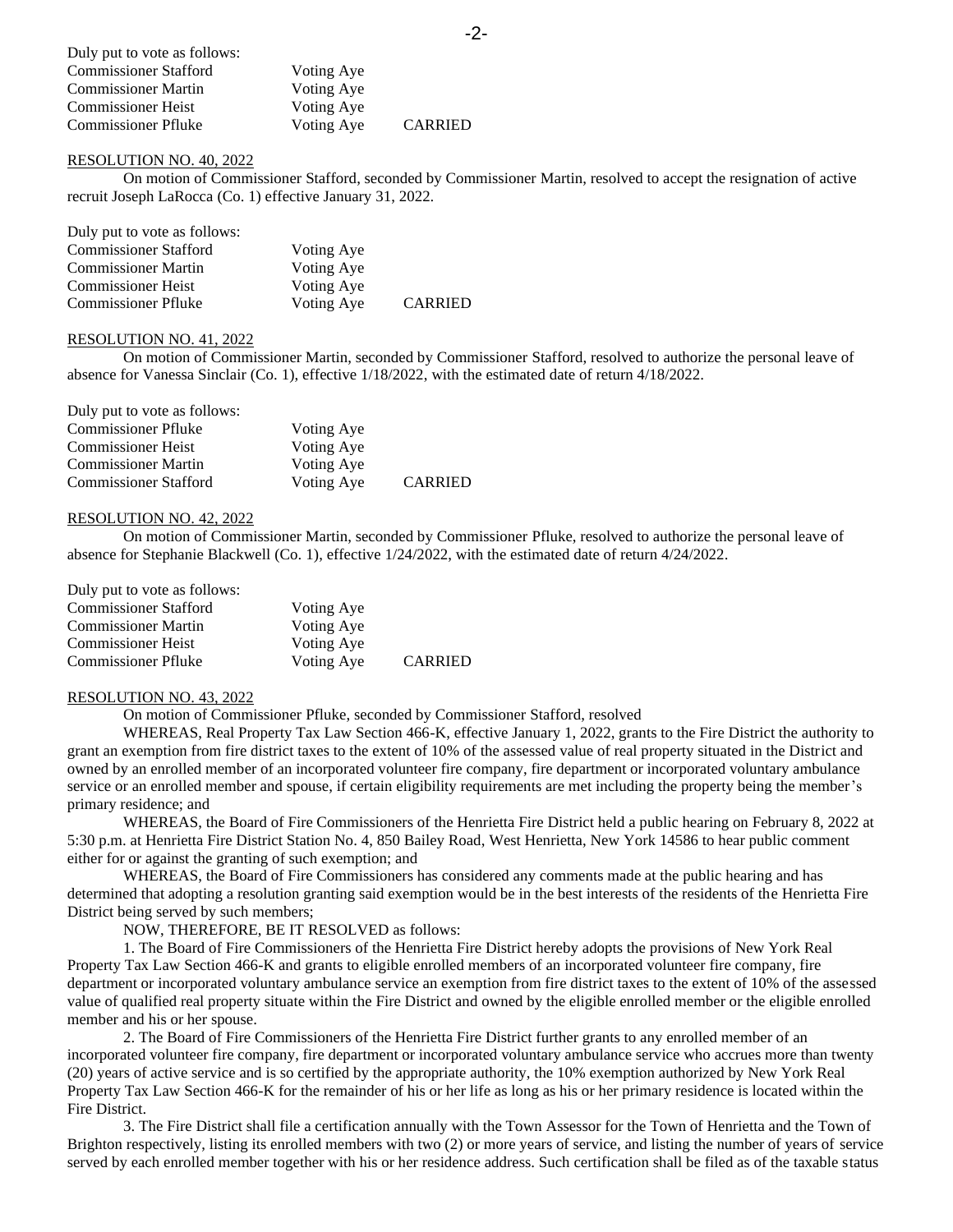date each year, commencing with year 2022.

4. The Fire District designates the Town Assessor for the Town of Henrietta and the Town of Brighton respectively, to receive the applications for such exemption.

5. It shall be the responsibility of the eligible enrolled member of an incorporated fire company, fire department or incorporated voluntary ambulance service seeking such exemption to file such application with the assessor together with the certification required by Real Property Tax Law Section 466-K, Subdivision 2 and/or 3, unless such applicant is included on a current certified list of qualified applicants filed with the Assessor by the authority having jurisdiction over the incorporated volunteer fire company or fire department or incorporated voluntary ambulance service on or before the taxable status date.

6. This partial tax exemption shall apply to tax assessment rolls prepared on the basis of taxable status dates occurring on or after January 1, 2022.

| Duly put to vote as follows: |            |                |
|------------------------------|------------|----------------|
| <b>Commissioner Stafford</b> | Voting Aye |                |
| <b>Commissioner Martin</b>   | Voting Aye |                |
| <b>Commissioner Heist</b>    | Voting Aye |                |
| <b>Commissioner Pfluke</b>   | Voting Aye | <b>CARRIED</b> |

# RESOLUTION NO. 44, 2022

On motion of Commissioner Stafford, seconded by Commissioner Martin, resolved to approve the following training :

|            |                   |             |                                          |                            |                    |    |          | Coverage | Class   |                                     |
|------------|-------------------|-------------|------------------------------------------|----------------------------|--------------------|----|----------|----------|---------|-------------------------------------|
|            |                   |             |                                          |                            |                    |    |          | Hours    | Contact |                                     |
| Last       | First             | Rank        | Class                                    | Location                   | Date               |    | Cost     | Needed   | Hours   | Notes/Coverage needed for:          |
| Barber     | Doug              | Lt.         | Finger Lakes Codes Conference            | Henrietta                  | $3/14 - 3/17/22$   |    |          | 24       |         | 32 15-Mar                           |
| Barber     | Ryan              | ILt.        | Leadership & Supervision                 | <b>NFA</b>                 | $3/26 - 4/2/22$    | S  | 318.56   | 48       |         | 40 3/27, 3/30                       |
| Barber     | Ryan              | Lt.         | NYSAFC "The 5 points of command"         | Monroe Co                  | 3/10/2022          | Ś. | 50.00    | ΩI       |         |                                     |
| Hammon     | Chuck             | Capt        | Firefighter Survival / FFS - Self Rescue | Syracuse                   | $2/3 - 2/8/22$     |    | 306.00   | 24       |         | 24 2/8/2022                         |
| Ochs       | Tim               | <b>I</b> BC | Multi-Alarm Incidents - Meal ticket cost | <b>NFA</b>                 | $1/30/22 - 2/4/22$ |    | \$318.56 |          |         | 40 Jan 2022 - approved for \$250.00 |
| Polock     | DJ                | <b>FF</b>   | Fire Instructor Conference               | Montour Falls 3/21-3/25/22 |                    |    |          | 24       |         | 40 22-Mar                           |
| Weatherell | Dwane             | <b>IFF</b>  | Swiftwater/Flood Rescue Technician       | <b>SPTC</b>                | $4/10-4/15/22$     |    |          | 48       |         | 40 4/12, 4/15                       |
| Weatherell | Dwane             | <b>IFF</b>  | Fire Instructor Conference               | Montour Falls 3/21-3/25/23 |                    |    |          | 24       |         | 40 22-Mar                           |
| Whitehead  | Matthew FF        |             | Hazmat Technician mods 1-3               | Montour Falls 5/16-5/20/22 |                    |    | \$279.92 |          | 40      |                                     |
| Whitehead  | Matthew FF        |             | Hazmat Technician mods 4-5               | Montour Falls 5/9-5/13/22  |                    |    | \$279.92 |          | 40      |                                     |
| Whitehead  | Matthew <b>FF</b> |             | Fire Instructor 2                        | Montour Falls 3/14-3/18/22 |                    |    | \$279.92 |          | 40      |                                     |
|            |                   |             |                                          |                            |                    |    |          |          |         |                                     |
|            |                   |             |                                          |                            |                    |    |          |          |         |                                     |

### Duly put to vote as follows:

| <b>Commissioner Pfluke</b>   | Voting Aye |                |
|------------------------------|------------|----------------|
| <b>Commissioner Heist</b>    | Voting Aye |                |
| <b>Commissioner Martin</b>   | Voting Aye |                |
| <b>Commissioner Stafford</b> | Voting Aye | <b>CARRIED</b> |

### RESOLUTION NO. 45, 2022

On motion of Commissioner Pfluke, seconded by Commissioner Martin, resolved to approve the following surplus items: 7651 Old Style Suction Unit -purchased early 2000's

Original Porta-Count N95 Companion -purchased early 2000's 3343 Sony Hand-Cam- purchased in 2006

| Duly put to vote as follows: |            |                |
|------------------------------|------------|----------------|
| <b>Commissioner Stafford</b> | Voting Aye |                |
| <b>Commissioner Martin</b>   | Voting Aye |                |
| <b>Commissioner Heist</b>    | Voting Aye |                |
| <b>Commissioner Pfluke</b>   | Voting Aye | <b>CARRIED</b> |

Commissioner Gilchrist arrived at 6:00PM

### RESOLUTION NO. 46, 2022

On motion of Commissioner Martin, seconded by Commissioner Pfluke, resolved to approve the 2021-2022 fund balance appropriations in the amount of \$3,936,296.70, as follows:

| A915 | Assigned Unappropriated Fund Balance | \$1,348,883.60 |
|------|--------------------------------------|----------------|
| A914 | Assigned Appropriated Fund Balance   | \$1,788,000.00 |
| A917 | Unassigned Fund Balance              | \$799,413.10   |

| Duly put to vote as follows:  |                |                |
|-------------------------------|----------------|----------------|
| <b>Commissioner Pfluke</b>    | Voting Aye     |                |
| <b>Commissioner Gilchrist</b> | Voting Abstain |                |
| <b>Commissioner Heist</b>     | Voting Aye     |                |
| <b>Commissioner Martin</b>    | Voting Aye     |                |
| <b>Commissioner Stafford</b>  | Voting Aye     | <b>CARRIED</b> |